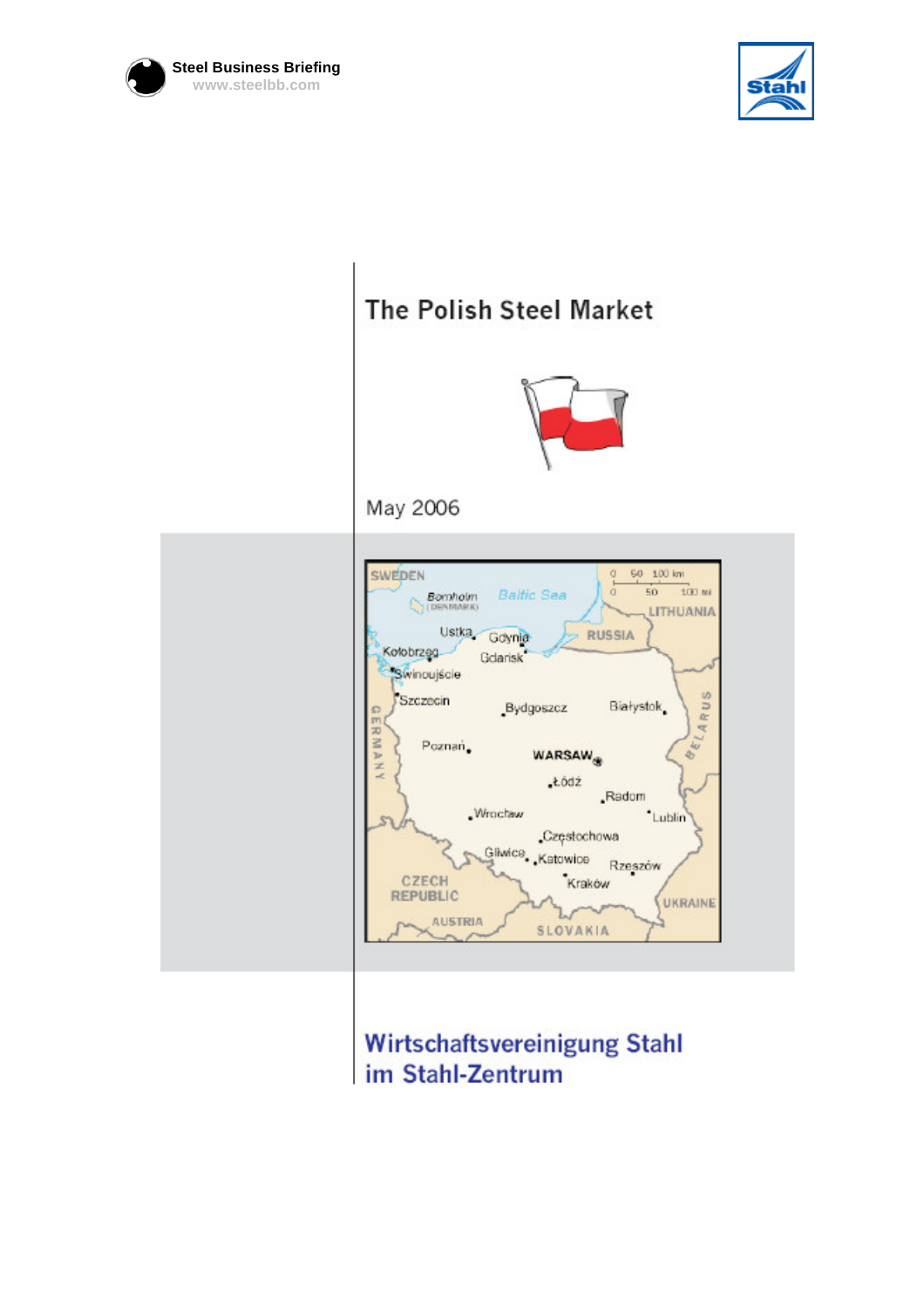



# **The Polish Steel Market**

## **Table of Contents**

#### **I. General Economic Situation**

- 1. Stabilisation after weakness in 2001/2
- 2. Foreign trade as foundation for upswing
- 3. Banking sector in good shape
- 4. Automotive location Poland

#### **II. Steel Market Situation**

- 1. Steel market set to return to growth
- 2. Market supply forecasts for new EU member countries
- 3. Poland will be net importer of steel for the first time in 2005
- 4. No surplus capacity
- 5. Steel industry driving plant modernisation forward
- 6. Will restructuring targets be met?
- 7. Tube industry also with good prospects
- 8. Poland is a powerful coke producer

### **Annexe**

Annexe 1: Steel balance of Poland

Annexe 2: Steelworks in Poland – List of proven capacity and ownership ratio

Annexe 3: Chronology of privatisations in new EU-Member States

Annexe 4: Map of steel production sites

Annexe 5: Timetable of capacity changes according to Protocol 8 of the Accession Treaty



31 pages of commentary, graphs, tables